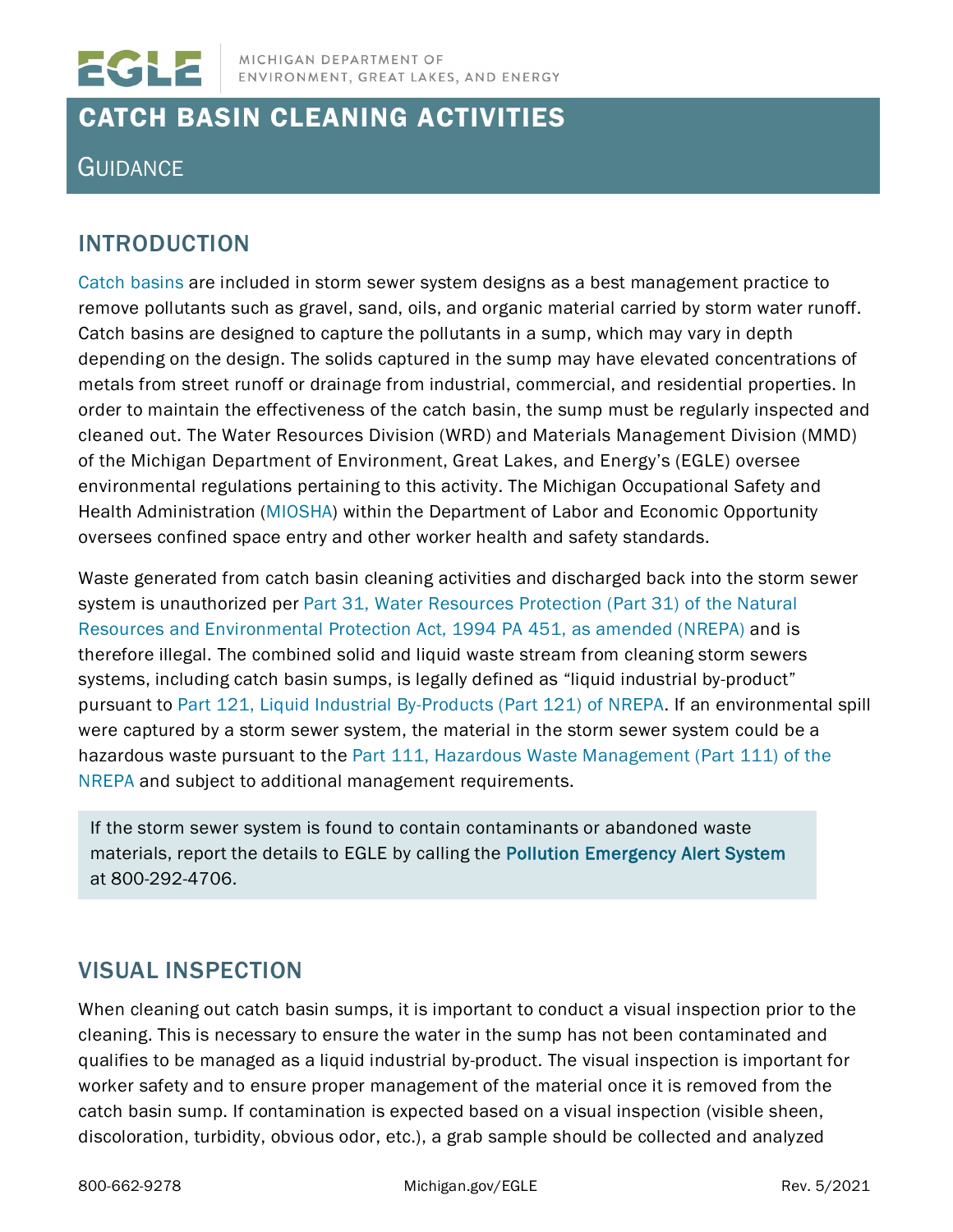before handling the materials and generating a waste. While waiting for the sample analysis, efforts to prevent stormwater from entering the storm sewer system should be taken. For additional details on performing visual inspections, see the U[.S. Environmental Protectio](https://nepis.epa.gov/Exe/ZyNET.exe/200044CU.TXT?ZyActionD=ZyDocument&Client=EPA&Index=1995+Thru+1999&Docs=&Query=&Time=&EndTime=&SearchMethod=1&TocRestrict=n&Toc=&TocEntry=&QField=&QFieldYear=&QFieldMonth=&QFieldDay=&IntQFieldOp=0&ExtQFieldOp=0&XmlQuery=&File=D%3A%5Czyfiles%5CIndex%20Data%5C95thru99%5CTxt%5C00000015%5C200044CU.txt&User=ANONYMOUS&Password=anonymous&SortMethod=h%7C-&MaximumDocuments=1&FuzzyDegree=0&ImageQuality=r75g8/r75g8/x150y150g16/i425&Display=hpfr&DefSeekPage=x&SearchBack=ZyActionL&Back=ZyActionS&BackDesc=Results%20page&MaximumPages=1&ZyEntry=1&SeekPage=x&ZyPURL)  Agency's [Storm Water Mana](https://nepis.epa.gov/Exe/ZyNET.exe/200044CU.TXT?ZyActionD=ZyDocument&Client=EPA&Index=1995+Thru+1999&Docs=&Query=&Time=&EndTime=&SearchMethod=1&TocRestrict=n&Toc=&TocEntry=&QField=&QFieldYear=&QFieldMonth=&QFieldDay=&IntQFieldOp=0&ExtQFieldOp=0&XmlQuery=&File=D%3A%5Czyfiles%5CIndex%20Data%5C95thru99%5CTxt%5C00000015%5C200044CU.txt&User=ANONYMOUS&Password=anonymous&SortMethod=h%7C-&MaximumDocuments=1&FuzzyDegree=0&ImageQuality=r75g8/r75g8/x150y150g16/i425&Display=hpfr&DefSeekPage=x&SearchBack=ZyActionL&Back=ZyActionS&BackDesc=Results%20page&MaximumPages=1&ZyEntry=1&SeekPage=x&ZyPURL)gement Fact Sheet on Visual Inspections. For additional details [on sampling and determining](https://www.michigan.gov/documents/deq/deq-ess-p2tas-wastecharacterization_254618_7.pdf) if a material is hazardous or not, please see the EGLE [W](https://www.michigan.gov/documents/deq/deq-ess-p2tas-wastecharacterization_254618_7.pdf)aste Characterization Guidance.

#### HANDLING THE LIQUID INDUSTRIAL BY-PRODUCT

The following are options for handling liquid industrial by-products generated from catch basin cleaning activities:

- 1. Have the liquid industrial by-product transported to drying beds to separate the solids and liquids. This is usually performed at a publicly-owned treatment plant or at a privatelyowned permitted facility where the liquid portion of the waste stream is separated from the solids and treated prior to discharge. Once dry, the solids should be disposed in a licensed solid waste landfill in accordance wit[h](http://www.legislature.mi.gov/documents/mcl/pdf/mcl-451-1994-ii-3-115.pdf) [Part 115](http://www.legislature.mi.gov/documents/mcl/pdf/mcl-451-1994-ii-3-115.pdf), Solid Waste Management, of the NREPA.
- 2. Request permission from the local wastewater treatment plant operator to discharge the combined solid/liquid waste into the sanitary system. Most treatment plants will require pre-treatment prior to the discharge. All applicable local ordinance provisions must be followed.
- 3. When conducting catch basin cleaning activities where the above options are not available, the following method can be used after the water in the sump is confirmed to be non-contaminated.
	- Using a sump pump, or any other pumping mechanism, remove the majority of water in the sump of the basin without disturbing the solid material below. Do not use pumps connected to the vacuum truck's holding tank.
	- The clear water may then be directly discharged to one of the following:
		- o Municipal sanitary sewer system (with prior approval from local sewer authority).
		- o Application to the ground adjacent to the catch basin may be allowed on a sitespecific basis. To learn more about this option, contact the WRD, Groundwater Discharge Program, at 517-290-9607.
	- The remaining liquid/solid in the sump should be collected with a vacuum truck and disposed of off-site in accordance with Parts 115 or 121.

The owner of the storm sewer system is responsible for meeting the liquid industrial by-products generator requirements under Part 121, even if the catch basins are cleaned out by a private contractor. See the [Liquid Industrial By-Products Generator Requirements g](http://www.michigan.gov/documents/deq/deq-ess-p2tas-liwgenerator_207980_7.pdf)uidance for more details on the generator requirements for handling liquid industrial by-products.

Transporters of catch basin clean-out materials must be permitted and registered to transport liquid industrial by-products. Only local, state, and federal government agencies are exempt from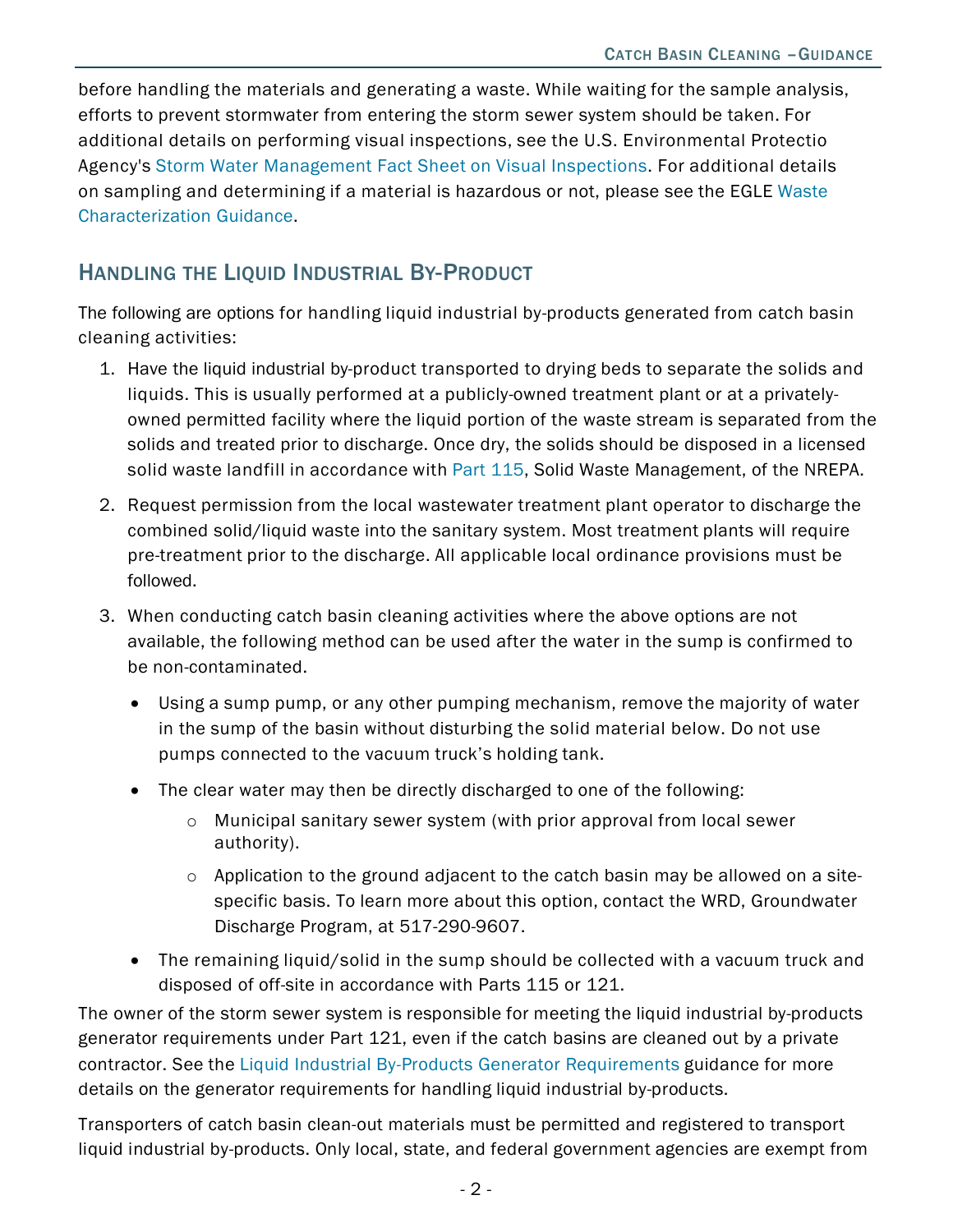this and only when using their own vehicles and staff to do the work. Transporters needing a permit and registration must notify MMD of their transport activity and obtain a Site Identification Number using the [EQP5150 Form.](https://www.michigan.gov/egle/0,9429,7-135-3312_4118_4240-9198--,00.html) There is a \$50 fee for a new Site Identification Number that can be paid for [on-line.](https://www.thepayplace.com/mi/deq/siteid/billpreview.aspx) For more details on transporter requirements, see the [Hazardous](http://www.legislature.mi.gov/(S(kwd30y552e0rou55z0tciy45))/mileg.aspx?page=getobject&objectname=mcl-act-138-of-1998&queryid=385247&highlight)  [Materials Transportation Act, 1998 PA 138, as amended](http://www.legislature.mi.gov/(S(kwd30y552e0rou55z0tciy45))/mileg.aspx?page=getobject&objectname=mcl-act-138-of-1998&queryid=385247&highlight) and [Transporters Web page.](https://www.michigan.gov/egle/0,9429,7-135-3312_7235---,00.html)

When the liquid by-product is transported over public roadways by local government officials or by contractors, a [shipping document](http://www.michigan.gov/documents/deq/deq_oea_waste-BillofLading_Example_529328_7.docx) is required. The shipping document can be a bill of lading, non-hazardous waste manifest, uniform hazardous waste manifest, consolidated shipping document, etc. The shipping records must be kept by both the generator and the transporter for at least three years from the date of shipment. The portion of the vehicle that contains the liquid industrial by-product and/or containers used to transport the liquid industrial by-products must be kept closed except when adding or removing the waste, and the exteriors must be kept free of any liquid industrial by-products and residue. Containers must also be labeled with words describing their contents. For more details on shipping documents, including details on consolidated shipping documents, please see the [Liquid Industrial By-Products Frequently Asked](https://www.michigan.gov/documents/deq/deq-oea-faq-Waste-Part121Changes_515763_7.pdf)  [Questions.](https://www.michigan.gov/documents/deq/deq-oea-faq-Waste-Part121Changes_515763_7.pdf)

Facilities accepting liquid industrial by-products must meet the following operating requirements:

- They must notify MMD using the [EQP 5150 Form](https://www.michigan.gov/egle/0,9429,7-135-3312_4118_4240-9198--,00.html) that they are operating a liquid industrial by-product designated facility, obtain a Site Identification Number, and meet the operating requirements under [Part 121.](http://www.legislature.mi.gov/%28S%28kp0zu2jdtjy1cv0s5uexh3ir%29%29/mileg.aspx?page=getObject&objectName=mcl-451-1994-II-3-121) This includes implementing practices to prevent unauthorized discharge of the liquid industrial by-products; keeping shipping, training, and other records; having emergency response plans; annually reporting the amount and types of liquid industrial by-products received; and reporting unauthorized release to the environment. If managing containers of liquid industrial, they must be kept closed, labeled, and protected from the weather, fire, physical damage, and vandals.
- The discharge of the liquids into the treatment plant that is permitted by the WRD must meet the wastewater treatment plant requirements. Any other discharge of the liquids would require a separate EGLE discharge permit.
- Any resulting solid waste from processing must be managed as specified under [Part 115](http://www.legislature.mi.gov/documents/mcl/pdf/mcl-451-1994-ii-3-115.pdf) and disposed in a licensed solid waste landfill. Contact the landfill for the specific testing and disposal requirements needed to verify the waste is solid and not a hazardous waste. They will likely require specific tests or only accept data from specific laboratories. Ask the disposal company for a list of required tests, the purpose for the tests, approved testing methods, and acceptable laboratories. The solids cannot be used as fill on public or private property, or for any other use, unless they meet the conditions in Section 11504 of [Part](http://www.legislature.mi.gov/documents/mcl/pdf/mcl-451-1994-ii-3-115.pdf) [115](http://www.legislature.mi.gov/documents/mcl/pdf/mcl-451-1994-ii-3-115.pdf) and can be demonstrated to be an inert material. EGLE relies upon the methods in the [Sampling Strategies and Statistics Training Materials for Part 201 Cleanup Criteria](http://www.michigan.gov/documents/deq/deq-erd-stats-s3tm_250015_7.pdf) for collecting representative samples.

See [Part 121](http://www.legislature.mi.gov/%28S%28kp0zu2jdtjy1cv0s5uexh3ir%29%29/mileg.aspx?page=getObject&objectName=mcl-451-1994-II-3-121) for more details on the operating requirements for liquid industrial by-products designated facilities.